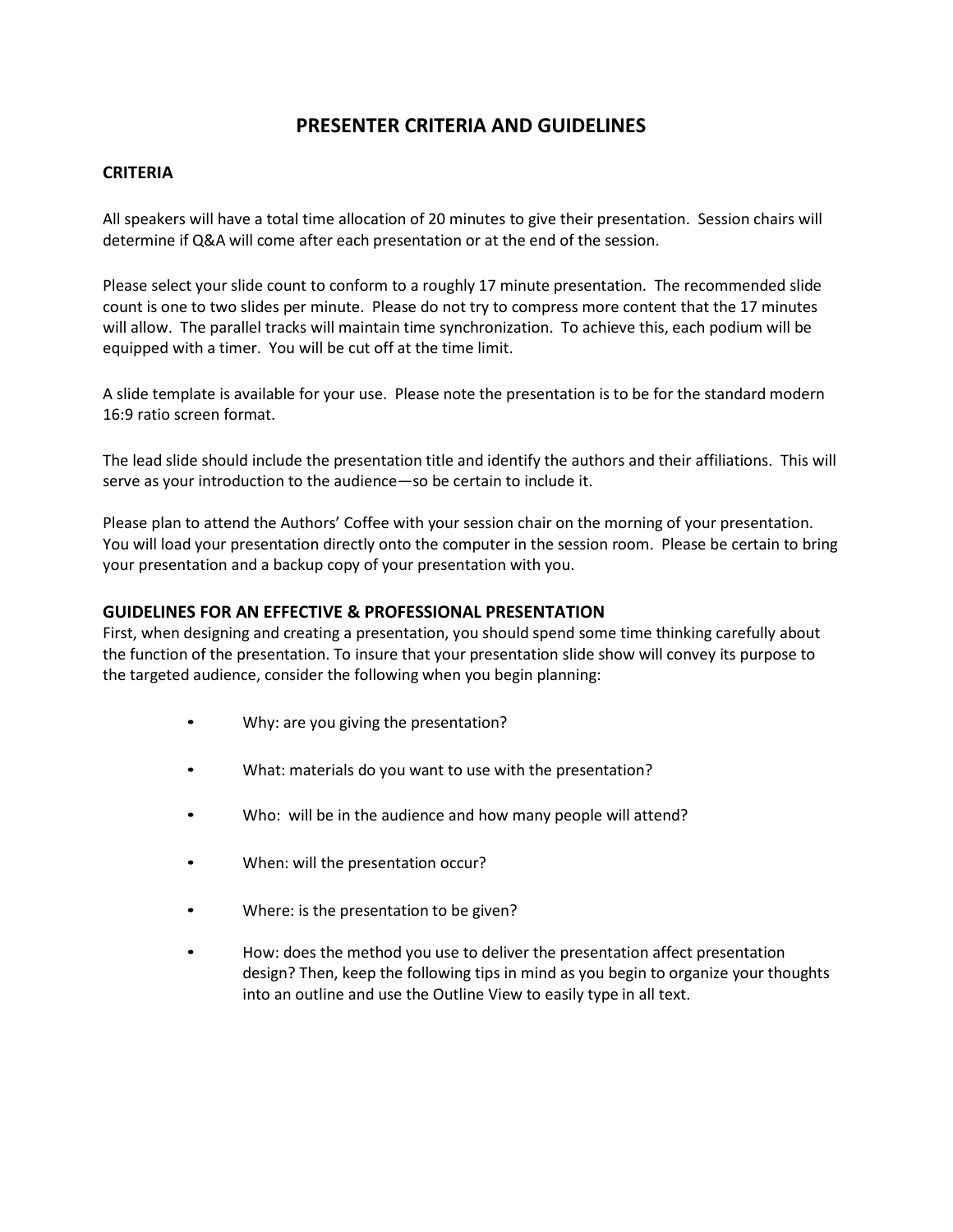# **GUIDELINES FOR AN EFFECTIVE & PROFESSIONAL PRESENTATION**

#### **Set the tone for your presentation**

Depending on your audience the presentation style will differ. Imagine, you would not use the same style when presenting to a group of elementary students as when presenting to a Board of Trustees.

#### **Use contrast**

Dark background (blue, green or purple) with a light type-face (white or yellow) for the greatest contrast and visibility under a variety of lighting conditions or vice versa.

#### **Keep your message simple and focused**

Overuse of glitzy transitions, multiple typefaces, and large or inappropriate graphics detracts from your message. Less is more! Use the special effects to highlight key points!

Follow the 6 x 6 rule: no more than 6 bullets per page and no more than 6 words per bullet. Do not use paragraphs of text and do not read your presentation to your audience.

Make sure your slides are readable from the back of the room; don't make your font size too small or fine, and limit the amount of information on a single slide.

Crop photos to eliminate unnecessary backgrounds. Make sure your photos and graphics are big enough to be seen and well placed on the slide.

Do not add pictures just for the sake of adding something. Be sure the image enhances the point you are trying to make.

Consistency makes your presentation more professional. Keep like items in the same place on each slide (i.e. title, subtitle, bullet points, graphics, etc.). Use the same transitions, animations throughout. Copying a slide and then editing it makes it easy to be consistent.

If you use sound clips, do not over do it! Sounds can be very distracting! If you use sound, make sure it is appropriate for the topic.

Be sure to test it in advance! Be prepared for something to go wrong!

Print a copy of your slides (or speaker's notes) to take with you to the presentation. This can be a backup in the event of technical difficulties and it will make it easier to locate a specific slide, in case you have to refer back to it during Q & A time.

#### **Proof your presentation and practice presenting**

A well-prepared and enthusiastic presentation will help you convince the audience that you are an expert on the topic and maintain their attention.